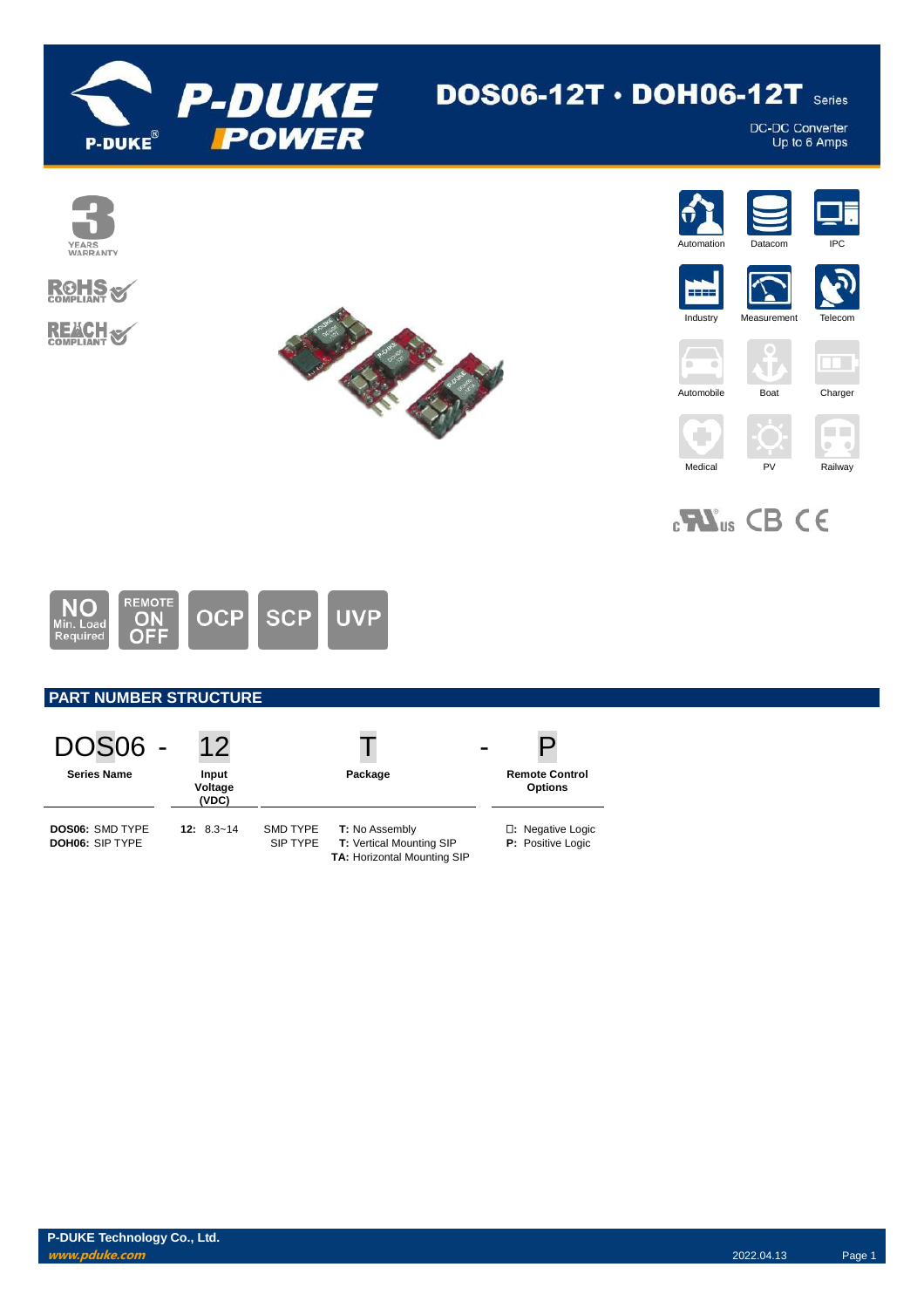

### **TECHNICAL SPECIFICATION** All specifications are typical at nominal input, full load and 25℃ unless otherwise noted

| Model<br><b>Number</b> | Input Range                                  | Output<br>Voltage | Output<br>Current<br>@Full Load | <b>Input Current</b><br>Vin(nom) @ No Load<br>0.75VDC / 5.0VDC | Efficiency<br>$Vin(nom)$ , $3.3VDC$<br>@Full Load | <b>Maximum</b><br>Capacitor Load<br>$ESR \geq 1m\Omega$ / $ESR \geq 10m\Omega$ |
|------------------------|----------------------------------------------|-------------------|---------------------------------|----------------------------------------------------------------|---------------------------------------------------|--------------------------------------------------------------------------------|
|                        | <b>VDC</b>                                   | <b>VDC</b>        | A                               | mA                                                             | $\frac{9}{6}$                                     | μF                                                                             |
| DOS06-12T              |                                              |                   |                                 |                                                                |                                                   |                                                                                |
| DOS06-12T-P            | Vout(set) $\leq$ 3.63<br>$Vin = 8.3 \sim 14$ |                   |                                 |                                                                |                                                   |                                                                                |
| DOH06-12T              |                                              | $0.75 - 5$        | 6                               | 17/100                                                         | 89                                                | 1000 / 3000                                                                    |
| DOH06-12T-P            |                                              |                   |                                 |                                                                |                                                   |                                                                                |
| DOH06-12TA             | Vout(set) $>3.63$                            |                   |                                 |                                                                |                                                   |                                                                                |
| DOH06-12TA-P           | $Vin = 8.3 - 13.2$                           |                   |                                 |                                                                |                                                   |                                                                                |

| <b>INPUT SPECIFICATIONS</b>   |                                                                                                                                                                                                                                                                                   |            |          |                |            |
|-------------------------------|-----------------------------------------------------------------------------------------------------------------------------------------------------------------------------------------------------------------------------------------------------------------------------------|------------|----------|----------------|------------|
| <b>Parameter</b>              | <b>Conditions</b>                                                                                                                                                                                                                                                                 | Min.       | Typ.     | Max.           | Unit       |
| Operating input voltage range | Vout(set) $\leq$ 3.63VDC<br>Vout(set) > 3.63VDC                                                                                                                                                                                                                                   | 8.3<br>8.3 | 12<br>12 | 14<br>13.2     | <b>VDC</b> |
| Maximum input current         | $V$ in= $V$ in(min.), $I$ o= $I$ o(max.)                                                                                                                                                                                                                                          |            | 4.5      |                | A          |
| Start up voltage              |                                                                                                                                                                                                                                                                                   |            |          | 8.3            | <b>VDC</b> |
| Shutdown voltage              |                                                                                                                                                                                                                                                                                   | 6.5        | 7.5      | 8.0            | <b>VDC</b> |
| Input filter                  | *It's necessary to equip the external input capacitors at the input of the<br>module.<br>The capacitors should connect as close as possible to the input<br>terminals that ensuring module stability.<br>The external $C_{in}$ is 2pcs of 47 $\mu$ F ceramic capacitors at least. |            |          | Capacitor type |            |

| <b>OUTPUT SPECIFICATIONS</b>     |                                                          |                   |                                      |        |      |                                 |            |
|----------------------------------|----------------------------------------------------------|-------------------|--------------------------------------|--------|------|---------------------------------|------------|
| <b>Parameter</b>                 |                                                          | <b>Conditions</b> |                                      |        | Typ. | Max.                            | Unit       |
| Voltage accuracy                 |                                                          | % of Vout(set)    |                                      | $-2.0$ |      | $+2.0$                          | %          |
| Line regulation                  | Vin=Vin(min.) to Vin(max.) at Full Load                  |                   | % of Vout(set)                       | $-0.3$ |      | $+0.3$                          | %          |
| Load regulation                  | No Load to Full Load                                     |                   | % of Vout(set)                       | $-0.4$ |      | $+0.4$                          | %          |
| Voltage adjustability            |                                                          |                   |                                      | 0.7525 |      | 5                               | <b>VDC</b> |
| Ripple and noise                 | Measured by 20MHz bandwidth with a 1µF MLCC & a 10µF T/C |                   |                                      |        |      |                                 |            |
|                                  |                                                          |                   |                                      |        |      | 20                              | mVrms      |
|                                  |                                                          |                   |                                      |        |      | 50                              | mVp-p      |
| Temperature regulation           | $T_A = -40^{\circ}C$ to $+85^{\circ}C$                   |                   |                                      | $-0.4$ |      | $+0.4$                          | %          |
| Dynamic load response            | With a $1\mu$ F MLCC & a $10\mu$ F T/C                   |                   |                                      |        |      |                                 |            |
|                                  | $\triangle$ lo/ $\triangle$ t=2.5A/µs, Vin(nom)          | Peak deviation    |                                      |        | 200  |                                 | mV         |
|                                  | 50% load step change                                     |                   | Setting time(Vout<10%peak deviation) |        | 25   |                                 | μs         |
|                                  | With 2pcs of 150µF polymer capacitors                    |                   |                                      |        |      |                                 |            |
|                                  | $\Delta$ lo/ $\Delta$ t=2.5A/µs,Vin(nom)                 | Peak deviation    |                                      |        | 50   |                                 | mV         |
|                                  | 50% load step change                                     |                   | Setting time(Vout<10%peak deviation) |        | 50   |                                 | μs         |
| Over load protection             | % of lout rated                                          |                   |                                      |        | 200  |                                 | %          |
| Short circuit protection         |                                                          |                   |                                      |        |      | Continuous, automatics recovery |            |
| Output voltage overshoot-startup | Vin=Vin(min.) to Vin(max.) at Full Load                  |                   | % of Vout(set)                       |        | 1.0  |                                 | %          |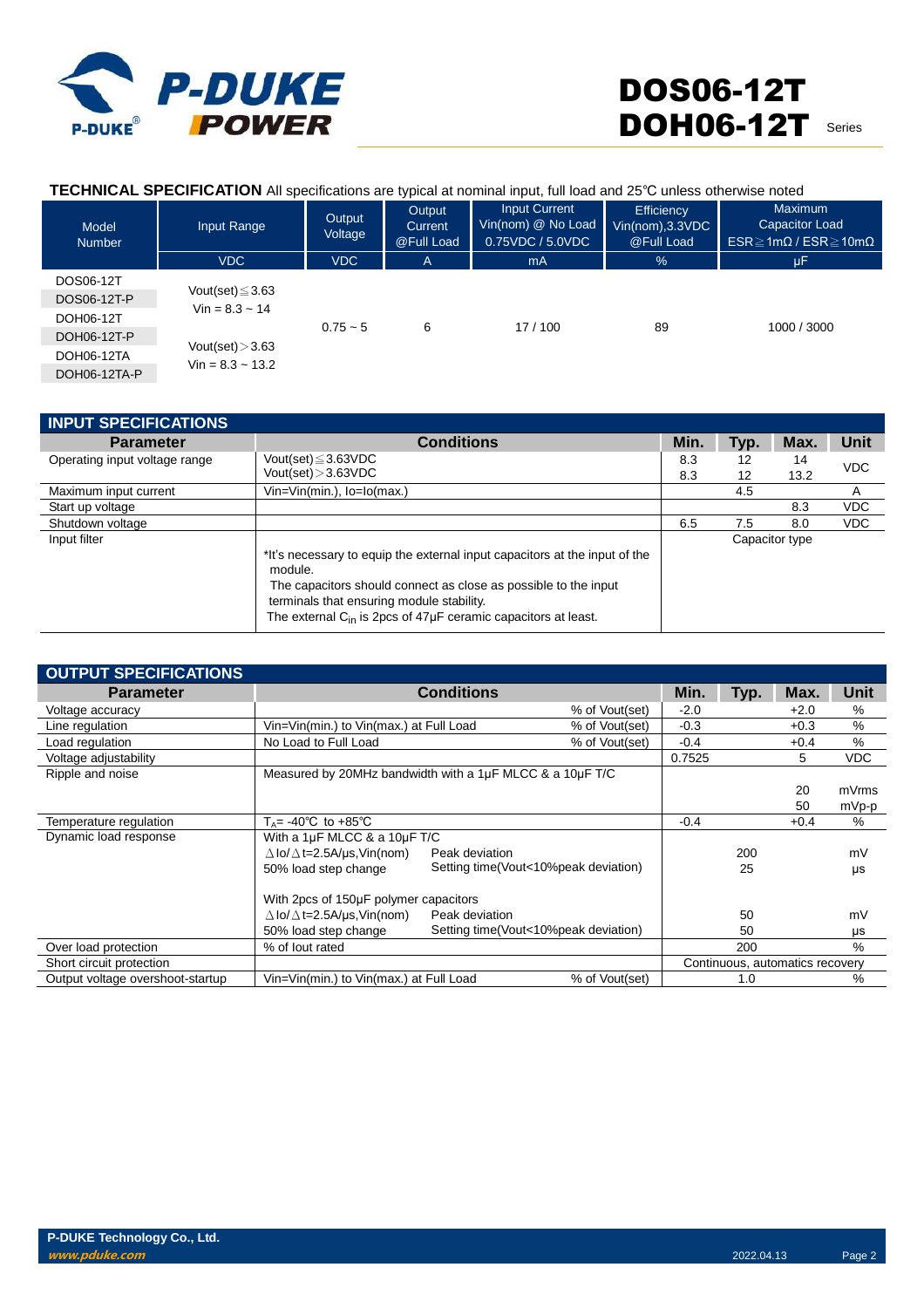

| <b>GENERAL SPECIFICATIONS</b> |                          |      |      |                  |                         |
|-------------------------------|--------------------------|------|------|------------------|-------------------------|
| <b>Parameter</b>              | <b>Conditions</b>        | Min. | Typ. | Max.             | Unit                    |
| Isolation voltage             |                          |      |      | None             |                         |
| Switching frequency           |                          | 270  | 300  | 330              | kHz                     |
| Safety meets                  |                          |      |      | IEC/EN/UL62368-1 |                         |
| Weight                        |                          |      |      |                  | 2.8g(0.1oz)             |
| <b>MTBF</b>                   | MIL-HDBK-217F, Full load |      |      |                  | $9.277 \times 10^6$ hrs |
|                               |                          |      |      |                  |                         |

| <b>ENVIRONMENTAL SPECIFICATIONS</b> |                   |      |      |        |                |  |  |
|-------------------------------------|-------------------|------|------|--------|----------------|--|--|
| <b>Parameter</b>                    | <b>Conditions</b> | Min. | Typ. | Max.   | Unit           |  |  |
| Operating ambient temperature       | With derating     | -40  |      | $+85$  | °C             |  |  |
| Over temperature protection         | Controller        |      | 140  |        | °C             |  |  |
| Storage temperature range           |                   | -55  |      | $+125$ | °C             |  |  |
| Thermal shock                       |                   |      |      |        | MIL-STD-810F   |  |  |
| Vibration                           |                   |      |      |        | MIL-STD-810F   |  |  |
| Relative humidity(non-condensing)   |                   |      |      |        | 5% to 95% RH   |  |  |
| Lead-free reflow solder process     | Only for SMD type |      |      |        | IPC J-STD-020E |  |  |
| Moisture sensitivity level(MSL)     | Only for SMD type |      |      |        | IPC J-STD-033C |  |  |
|                                     |                   |      |      |        | Level 2a       |  |  |

| <b>FEATURE SPECIFICATIONS</b> |                                                                          |                           |           |                          |      |                                  |             |
|-------------------------------|--------------------------------------------------------------------------|---------------------------|-----------|--------------------------|------|----------------------------------|-------------|
| <b>Parameter</b>              | <b>Conditions</b>                                                        |                           |           | Min.                     | Typ. | Max.                             | <b>Unit</b> |
| Remote ON/OFF                 | Referred to GND pin                                                      | Negative logic            | DC-DC ON  | Open or $0 \sim 0.3$ VDC |      |                                  |             |
|                               |                                                                          | (Standard)                | DC-DC OFF |                          |      | $2.5VDC \sim Vin(max.)$          |             |
|                               |                                                                          | Positive logic            | DC-DC ON  |                          |      | Open or (Vin-4) $\sim$ Vin(max.) |             |
|                               |                                                                          | (Option)                  | DC-DC OFF |                          |      | $0 - 0.3$ VDC                    |             |
|                               |                                                                          | Input current of Ctrl pin |           | 0.01                     |      | 1.0                              | mA          |
|                               |                                                                          | Remote off input current  |           |                          | 1.2  |                                  | mA          |
|                               |                                                                          |                           |           |                          |      |                                  |             |
|                               | *Positive logic:ON/OFF is open collector/drain logic input               |                           |           |                          |      |                                  |             |
|                               | Negative logic: ON/OFF pin is open collector/drain logic input with      |                           |           |                          |      |                                  |             |
|                               | external pull -up resistor                                               |                           |           |                          |      |                                  |             |
| Rise time                     | Time for Vout to rise from 10% to 90% of Vout (set)                      |                           |           |                          | 3    | 6                                | ms          |
| Turn-on delay time            | Case 1, Case 2                                                           |                           |           |                          |      |                                  | ms          |
|                               | *Case 1: ON/OFF input is set to logic low (module on) and then input     |                           |           |                          |      |                                  |             |
|                               | power is applied                                                         |                           |           |                          |      |                                  |             |
|                               | (delay from instant at which Vin=Vin(min.) until Vout=10% of Vout(set))  |                           |           |                          |      |                                  |             |
|                               |                                                                          |                           |           |                          |      |                                  |             |
|                               | *Case 2: Input power is applied for at least one second and then the     |                           |           |                          |      |                                  |             |
|                               | ON/OFF input is set to logic low                                         |                           |           |                          |      |                                  |             |
|                               | (delay from instant at which Von/off=0.3VDC until Vout=10% of Vout(set)) |                           |           |                          |      |                                  |             |

**CAUTION:** This power module is not internally fused. An input line fuse must always be used.

# **CHARACTERISTIC CURVE**





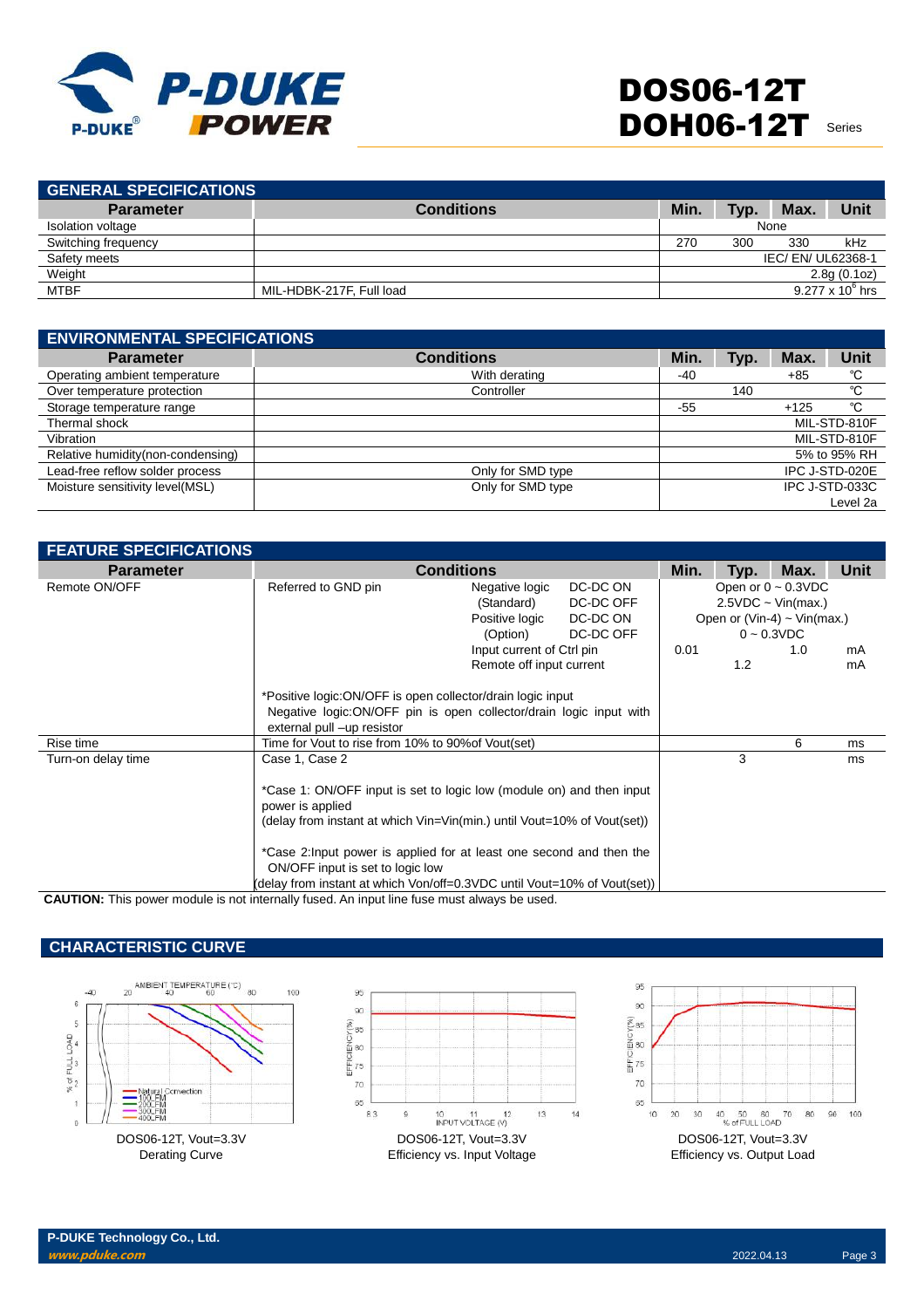

## **FUSE CONSIDERATION**

This power module is not internally fused. An input line fuse must always be used.

This encapsulated power module can be used in a wide variety of applications, ranging from simple stand-alone operation to an integrated part of sophisticated power architecture.

To maximum flexibility, internal fusing is not included; however, to achieve maximum safety and system protection, always use an input line fuse. The input line fuse suggest as below:

| Model            | <b>Fuse Rating</b><br>A' | <b>Fuse Type</b> |
|------------------|--------------------------|------------------|
| <b>DOS06-12T</b> | 6.3                      | Slow-Blow        |
| DOH06-12T        | 6.3                      | Slow-Blow        |

The table based on the information provided in this data sheet on inrush energy and maximum DC input current at low Vin.

### **MECHANICAL DRAWING**



| <b>DOS06-12T</b>                                      | <b>PIN CONNECTION</b> |               |
|-------------------------------------------------------|-----------------------|---------------|
| $0.80$ $[20.3]$                                       | <b>PIN</b>            | <b>DEFINE</b> |
| $0.190$ [4.83]                                        |                       | Ctrl          |
| $0.160$ [4.06]<br>$-$ 0.25 [6.4]<br>0.180 [4.57]<br>ĕ |                       | +Vout         |
|                                                       |                       | Trim          |
| 89<br>$\overline{4}$<br>$\mathbf{v}$                  |                       | <b>GND</b>    |
| $\infty$<br>$\overline{ }$<br>00                      |                       | $+V$ in       |

BOTTOM VIEW





 $-0.24$  [6.0]



BOTTOM VIEW

#### **DOH06-12T PIN CONNECTION**

| PIN | <b>DEFINE</b> |
|-----|---------------|
|     | $+$ Vout      |
| 2   | Trim          |
| З   | <b>GND</b>    |
|     | $+V$ in       |
| 5   | Ctrl          |

#### **DOH06-12TA PIN CONNECTION**

| <b>PIN</b> | <b>DEFINE</b> |
|------------|---------------|
|            | $+$ Vout      |
| 2          | Trim          |
| 3          | <b>GND</b>    |
|            | $+V$ in       |
| 5          | Ctrl          |

1. All dimensions in inch [mm]

2. Tolerance :x.xx±0.02 [x.x±0.5]

x.xxx±0.01 [x.xx±0.25]

3. Pin dimension tolerance ±0.004[0.10]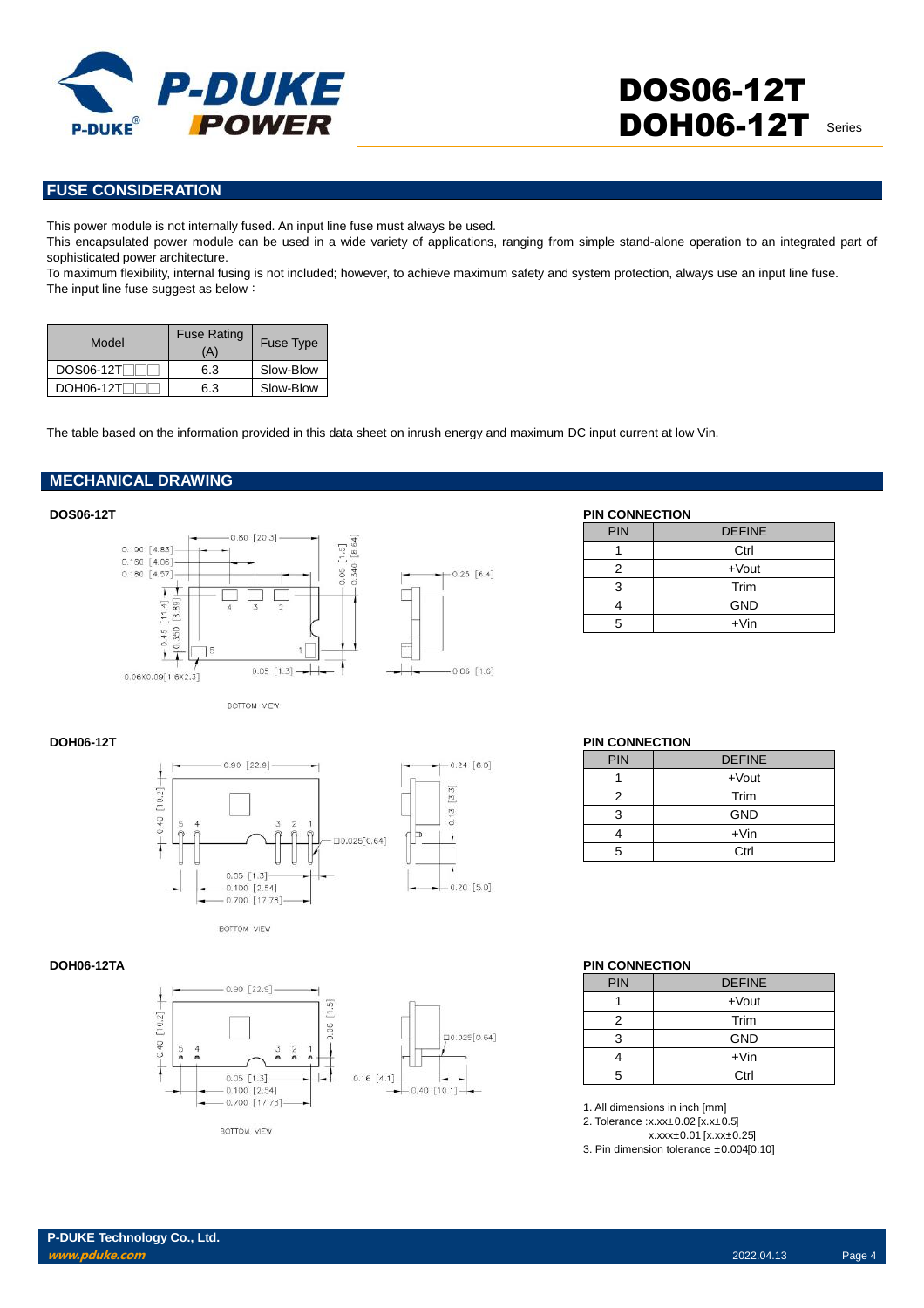

### **RECOMMENDED PAD LAYOUT**

#### **DOS06-12T**



### **DOH06-12T**



### **DOH06-12TA**



All dimensions in inch[mm] Pad size(lead free recommended) Top view pad1.2.3.4.5:0.130x0.102[3.30x2.60]

All dimensions in inch[mm] Pad size(lead free recommended) Through hole 1.2.3.4.5: Φ0.047[1.20] Top view pad 1.2.3.4.5: Φ0.059[1.50] Bottom view pad 1.2.3.4.5: Groove R0.040[1.02]L-0.094[2.40]

All dimensions in inch[mm] Pad size(lead free recommended) Through hole 1.2.3.4.5: Φ0.047[1.20] Top view pad 1.2.3.4.5: Φ0.059[1.50] Bottom view pad 1.2.3.4.5: Groove R0.040[1.02]L-0.094[2.40]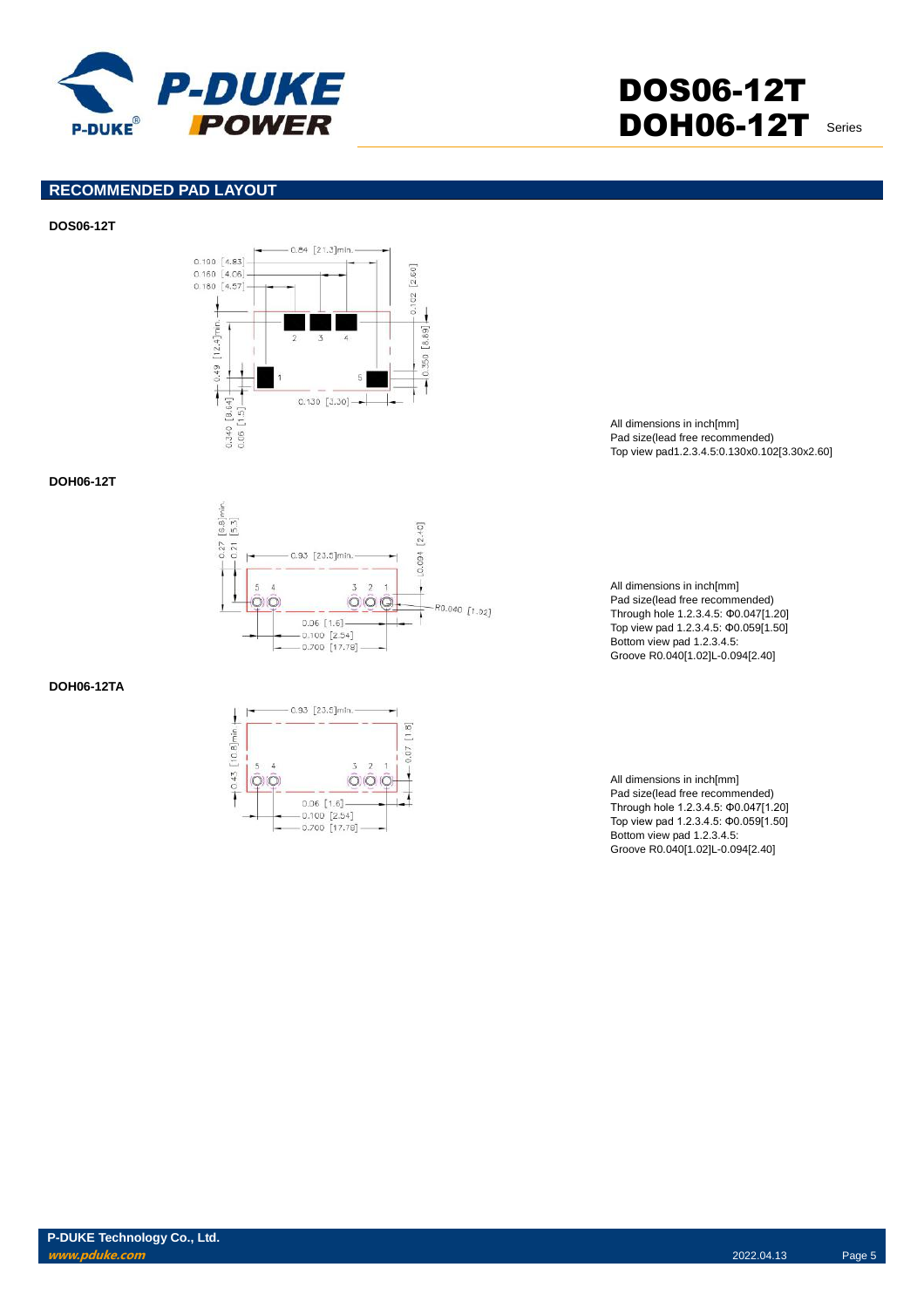

# **THERMAL CONSIDERATIONS**

The power module operates in a variety of thermal environments;

however, sufficient cooling should be provided to help ensure reliable operation of the unit.

Heat is removed by conduction, convention, and radiation to the surrounding environment.

Proper cooling can be verified by measuring the point as the figure below.

The temperature at this location should not exceed 115℃.

When operating, adequate cooling must be provided to maintain the test point temperature at or below 115℃.

Although the maximum point temperature of the power modules is 115℃, you can limit this Temperature to a lower value for extremely high reliability.

■ Thermal test condition with vertical direction by natural convection (20LFM).



#### **OUTPUT VOLTAGE PROGRAMMING**

Output voltage programmable from 0.7525V to 5V by connecting a single resistor (shown as Trim Table) between the Trim and GND pins of the module. To calculate the value of the resistor Rtrim for a particular output voltage Vout, use the following equation:

**Rtrim Equation :** 
$$
R\text{trim} = \left[\frac{10500}{\text{Vout} \cdot 0.7525} \cdot 1000\right] \Omega
$$



| <b>Trim Table</b> |                   |  |  |  |  |
|-------------------|-------------------|--|--|--|--|
| Vout(set) (VDC)   | Rtrim $(k\Omega)$ |  |  |  |  |
| 0.7525            | Open              |  |  |  |  |
| 1.2               | 22.46             |  |  |  |  |
| 1.5               | 13.05             |  |  |  |  |
| 1.8               | 9.024             |  |  |  |  |
| 2.5               | 5.009             |  |  |  |  |
| 3.3               | 3.122             |  |  |  |  |
| 5                 | 1.472             |  |  |  |  |